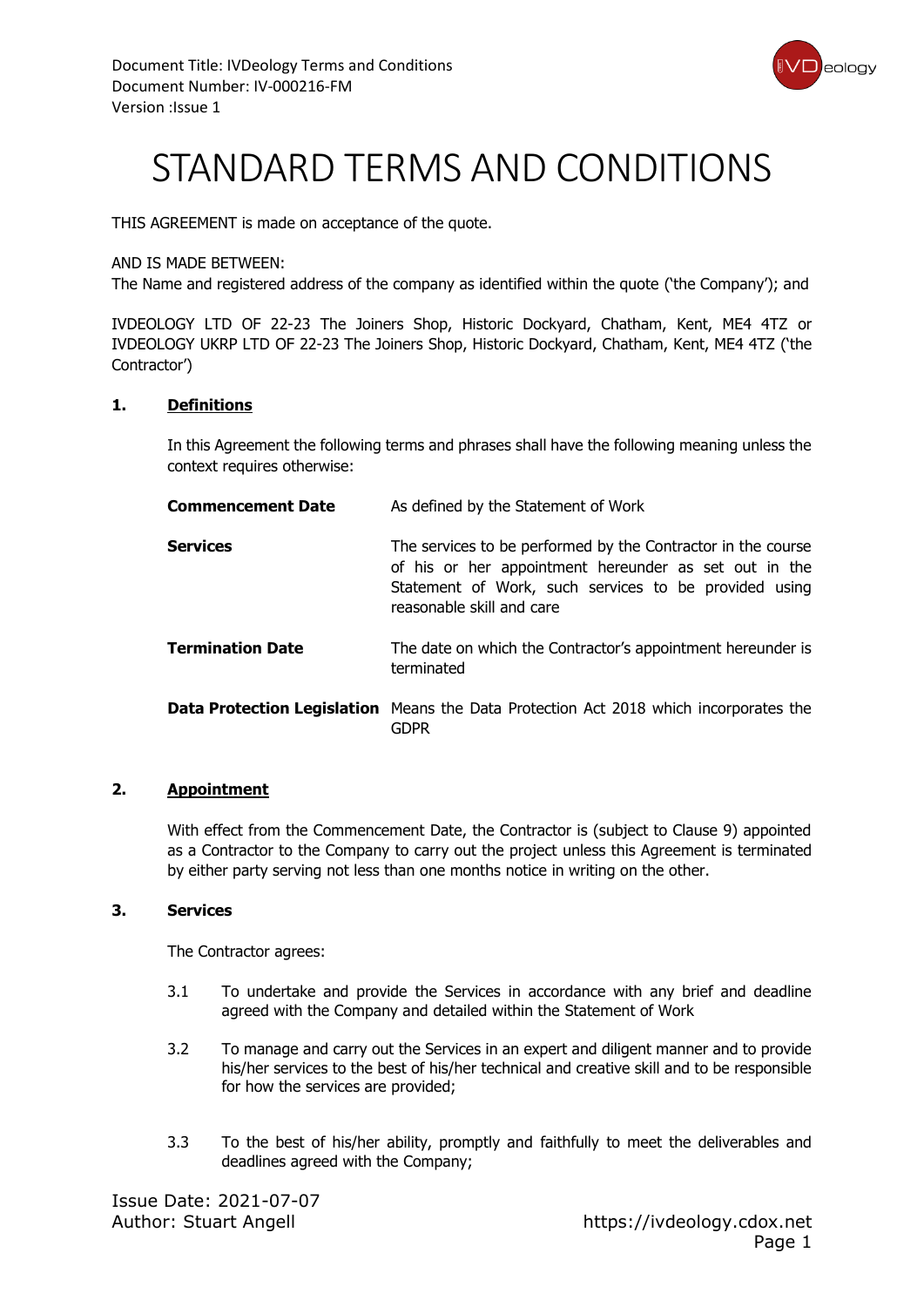

Version :Issue 1

- 3.4 the Contractor is free to undertake and accept other engagements, except those which lead or might lead to any conflict of interest between the Contractor and the Company during his or her appointment;
- 3.5 To use such suitably qualified and experienced personnel as he or she may from time to time deem appropriate;
- 3.6 The contractor has the right to supply a substitute of equivalent knowledge and expertise and acknowledges that the Company has the right to refuse the replacement if, in the reasonable view of the Company, the replacement is not sufficiently qualified to undertake the work. Where substitution occurs, the Company will remain responsible for its obligations under the agreement and will be responsible for the payment of the replacement, so that there will be no further payments outside of the agreed terms to pay for any handover period between the original consultant and the replacement.
- 3.7 To keep the Company informed of progress on the Services in which they are engaged and shall produce written reports on the same from time to time when so requested by the Company. While the Contractor's method of working is entirely their own and they are not subject to the control of the Company, they shall nevertheless comply with this and any other reasonable requests of the Company (or its clients) which do not impact upon the Contractor's method of working.

#### **4. Fee**

- 4.1 Fees for the Services will be as described in the quote.
- 4.2 Where necessary, VAT will be added at the appropriate rate.

#### **5. Invoices and Payment**

Unless specifically agreed otherwise, invoices will be submitted MONTHLY by the Contractor and payment made within 30 days. In the event that there are periods when there are no Services for the Contractor to perform, the Contractor shall not be paid a retainer for these periods. The fee is only payable in respect of Services actually provided.

#### **6. Expenses**

The Contractor shall be entitled to be reimbursed by the Company for all out of pocket expenses wholly, exclusively and properly incurred in the performance of the Services subject to the Contractor providing the Company with vouchers, receipts or other evidence of actual payment of such expenses and subject to the arrangement being specifically agreed in advance by the Company to the Contractor.

#### **7. Confidentiality**

7.1 The Contractor hereby agrees that during the course of his or her appointment under this Agreement he or she is likely to obtain knowledge of trade secrets and also other confidential information with regard to the business and financial affairs of the Company and those of the Company's clients, customers and suppliers details of which are not in the public domain ('Confidential Information'), (including in particular (specify relevant matters)) and accordingly the Contractor hereby undertakes to and covenants with the Company that: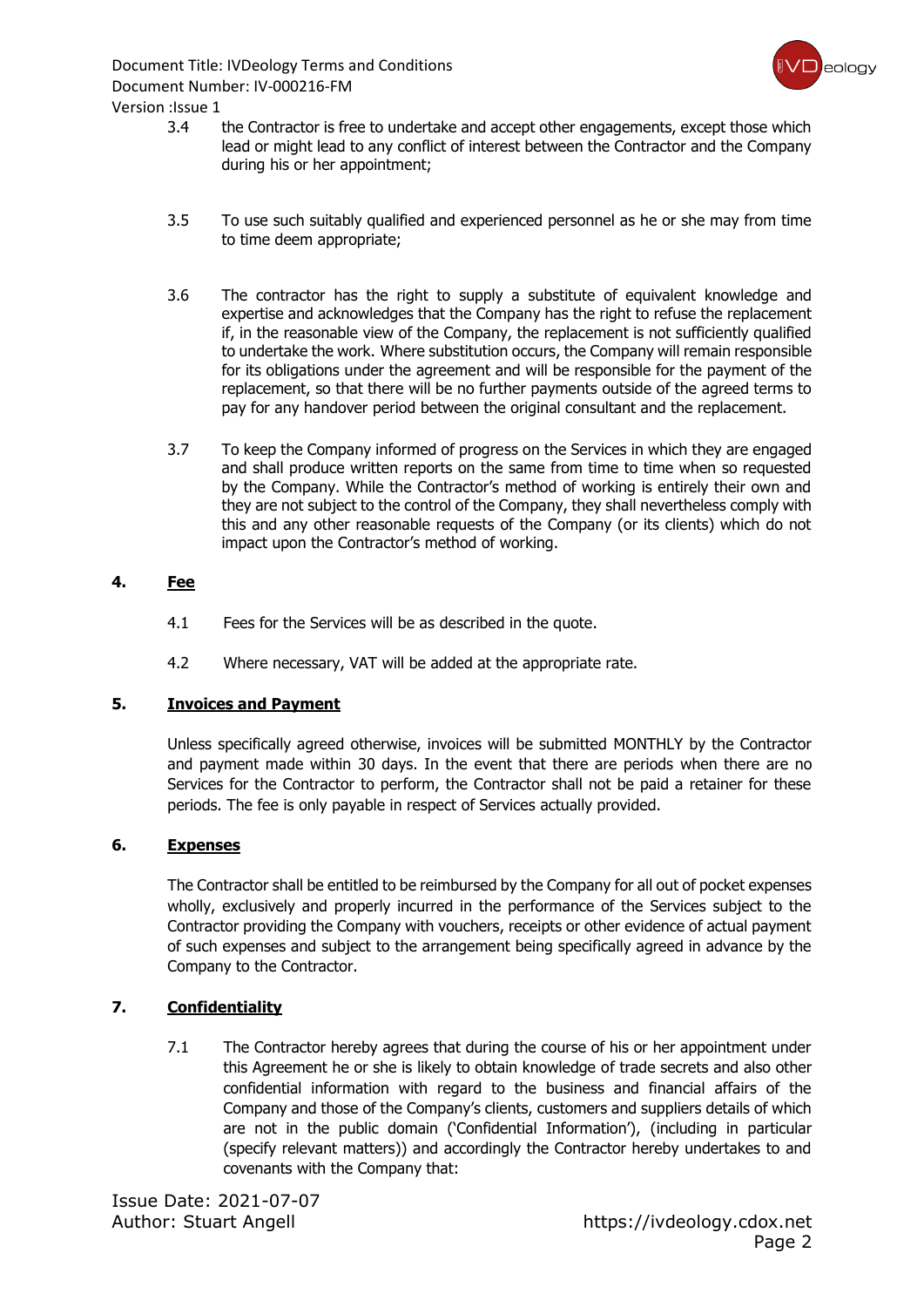

- 7.1.1 he or she shall not at any time after the Termination Date use or procure the use of the name of the Company in connection with his or her own or any other name in any way calculated to suggest that he or she continues to be connected with the business of the Company or in any way hold himself or herself out as having such connection;
- 7.1.2 he or she shall not use the Confidential Information other than during the continuance of this Agreement and in connection with the provision of the Contractor Services; and
- 7.1.3 he or she shall not at any time after the date of this Agreement (save as required by law) disclose or divulge to any person other than to officers or employees of the Company whose province it is to know the same any Confidential Information and he or she shall use his or her best endeavours to prevent the publication or disclosure of any Confidential Information by any other person.
- 7.2 The restrictions set out in Clause 7.1 shall cease to apply to information or knowledge which comes into the public domain otherwise than by reason of the default of the Contractor.

#### **8. The Company's Property**

Upon the expiration or termination of his or her appointment under this Agreement for whatsoever cause, the Contractor shall forthwith deliver up to the Company or its authorised representative all its property, including all equipment, materials, tools, keys, swipe cards, computer hardware and/or software, books, documents, account records and any other papers which may be in his or her possession, custody or control and which are the property of the Company or which otherwise relate in any way to the business or affairs of the Company and no copies of the same or any part thereof shall be retained by him or her. He or she shall then (if required by the Company) make a declaration that the whole of the provisions of this clause have been complied with.

#### **9. Termination of Agreement**

This Agreement will terminate on fulfilment of the Services described in the Statement of work. Either party shall have the right at any time to terminate this Agreement by giving 30 notice in writing to the other party. In addition, the Company shall have the right to terminate this Agreement at any time by summary notice without any payment in lieu in the event of the Contractor:

- 9.1 Being in material or persistent breach of any of the terms of this Agreement;
- 9.2 Dying or becoming by reason of incapacity incapable of managing their affairs;
- 9.3 Persistently and willfully neglecting or becoming incapable for any reason of efficiently performing the Contractor's Services; or
- 9.4 Doing any action manifestly prejudicial to the interests of the Company or which in the opinion of the Board may bring the Company into disrepute;

Issue Date: 2021-07-07 Author: Stuart Angell https://ivdeology.cdox.net and the Contractor shall have no claim against the Company in respect of the termination of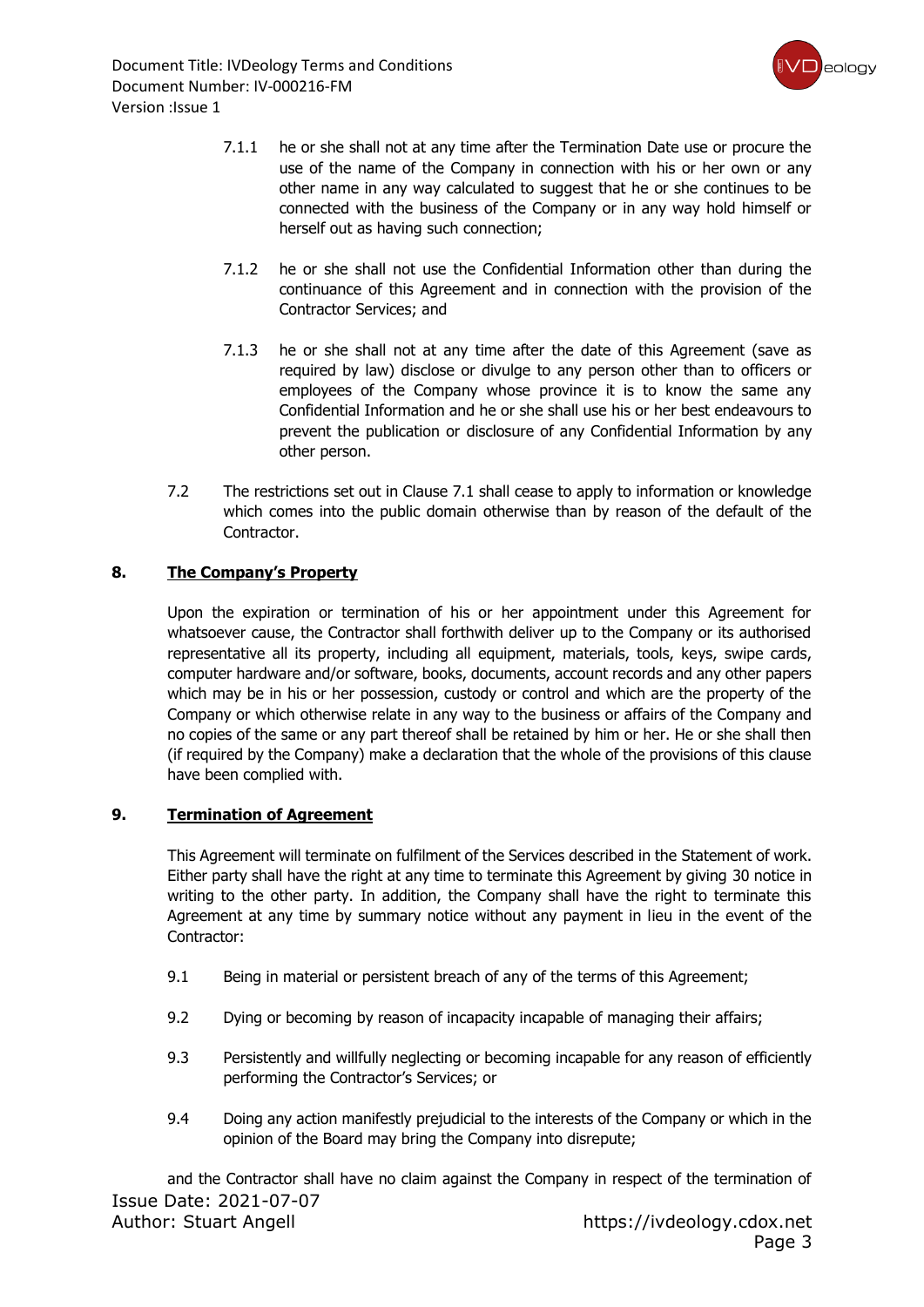

his or her appointment for any of the reasons specified pursuant to Clauses 9.1 to 9.4.

#### **10. Tax Liabilities**

The Company and the Contractor declare and confirm that it is the intention of the parties that the Contractor shall have the status of a self-employed person and shall be responsible for all income tax liabilities and national insurance or similar contributions in respect of his or her fees and accordingly the Contractor hereby agrees to indemnify the Company in respect of any claims that may be made by the relevant authorities against the Company in respect of income tax and national insurance or similar contributions relating to the Services under this Agreement.

#### **11. Indemnity**

The Contractor further warrants to the Company that they will:

- 11.1 Take out and maintain throughout the term of this Agreement, adequate professional indemnity insurance to protect themselves against any liabilities arising out of this Agreement and shall produce, at the request of the Company, a copy of the insurance policy or policies and relevant renewal receipts for inspection by the Company;
- 11.2 Take out and maintain throughout the term of this Agreement, adequate public liability insurance coverage (minimum £5 million cover) to protect themselves against any liabilities arising out of this Agreement in respect of all and any contractors/employees they utilise to carry out the Services and shall produce, at the request of the Company, a copy of the insurance policy or policies and relevant renewal receipts for inspection by the Company.

#### **12. Data Protection and Data Processing**

12.1 Both parties will comply with all applicable requirements of the Data Protection Legislation. This Clause 12 is in addition to, and does not relieve, remove or replace, a party's obligations under the Data Protection Legislation.

In this Clause 12 Applicable Laws means (for so long as and to the extent that they apply to the Contractor) the law of the European Union, the law of any member state of the European Union and/or Domestic UK Law; and Domestic UK Law means the UK Data Protection Legislation and any other law that applies in the UK.

- 12.2 The parties acknowledge that for the purposes of the Data Protection Legislation, the Company is the data controller and the Contractor is the data processor (where Data Controller and Data Processor have the meanings as defined in the Data Protection Legislation).
- 12.3 Without prejudice to the generality of Clause 12.1, the Company will ensure that it has all necessary appropriate consents and notices in place to enable lawful transfer of the Personal Data (as defined in the Data Protection Legislation) to the Contractor for the duration and purposes of the Contract.
- 12.4 Without prejudice to the generality of Clause 12.1, the Contractor shall, in relation to any Personal Data processed in connection with the performance by the Contractor of its obligations under the Contract: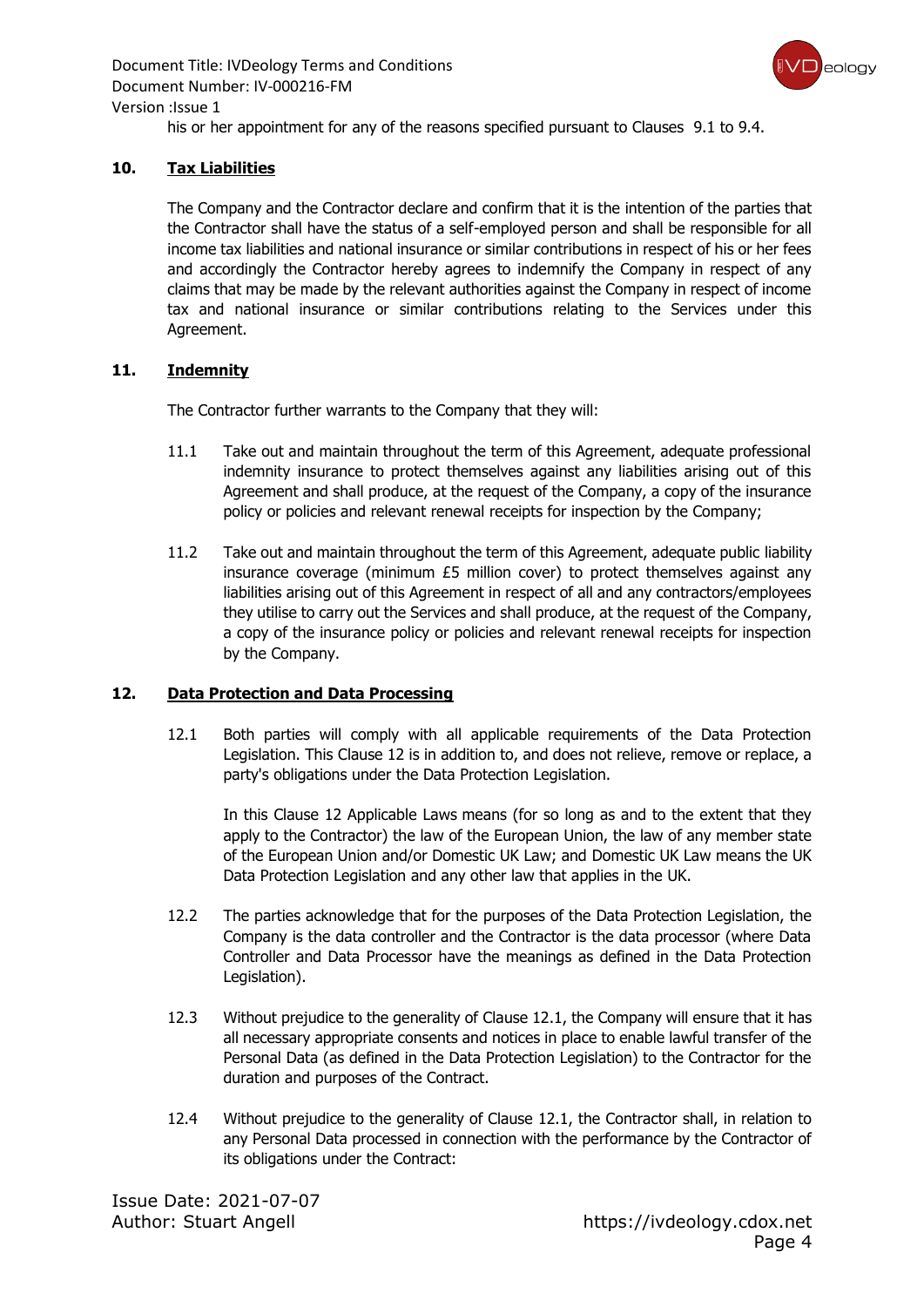

- a) Process that Personal Data only on the written instructions of the Company unless the Contractor is required by Applicable Laws to otherwise process that Personal Data. Where the Contractor is relying on laws of a member of the European Union or European Union law as the basis for processing Personal Data, the Contractor shall promptly notify the Company of this before performing the processing required by the Applicable Laws unless those Applicable Laws prohibit the Contractor from so notifying the Company;
- b) Ensure that it has in place appropriate technical and organisational measures, reviewed and approved by the Company, to protect against unauthorised or unlawful processing of Personal Data and against accidental loss or destruction of, or damage to, Personal Data, appropriate to the harm that might result from the unauthorised or unlawful processing or accidental loss, destruction or damage and the nature of the data to be protected, having regard to the state of technological development and the cost of implementing any measures (those measures may include, where appropriate, pseudonymising and encrypting Personal Data, ensuring confidentiality, integrity, availability and resilience of its systems and services, ensuring that availability of and access to Personal Data can be restored in a timely manner after an incident, and regularly assessing and evaluating the effectiveness of the technical and organisational measures adopted by it);
- c) Ensure that all personnel who have access to and/or process Personal Data are obliged to keep the Personal Data confidential; and
- d) Not transfer any Personal Data outside of the European Economic Area unless the prior written consent of the Company has been obtained and the following conditions are fulfilled:

(i) The Company or the Contractor has provided appropriate safeguards in relation to the transfer;

(ii) The Data Subject (as defined in the Data Protection Legislation) has enforceable rights and effective legal remedies;

(iii) The Contractor complies with its obligations under the Data Protection Legislation by providing an adequate level of protection to any Personal Data that is transferred; and

(iv) The Contractor complies with reasonable instructions notified to it in advance by the Company with respect to the processing of the Personal Data;

- (e) Assist the Company, at the Company's cost, in responding to any request from a Data Subject and in ensuring compliance with its obligations under the Data Protection Legislation with respect to security, breach notifications, impact assessments and consultations with supervisory authorities or regulators;
- (f) Notify the Company without undue delay on becoming aware of a Personal Data breach;
- (g) At the written direction of the Company, delete or return Personal Data and copies thereof to the Company on termination of the agreement unless required by Applicable Law to store the Personal Data; and
- (h) Maintain complete and accurate records and information to demonstrate its compliance with this Clause 12.
- 12.5 The Company does not consent to the Contractor appointing any third party processor of Personal Data under the Contract.

Issue Date: 2021-07-07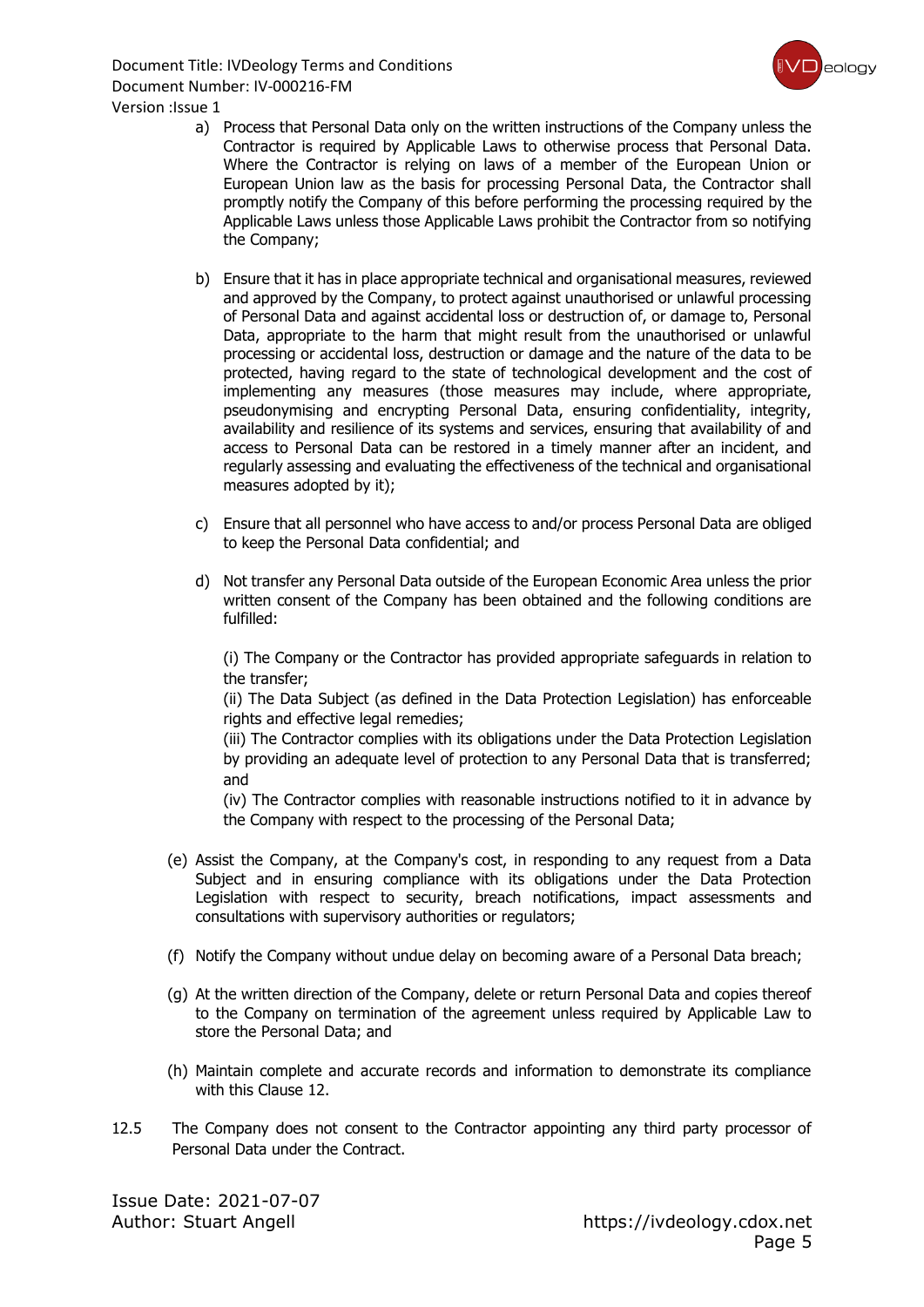

12.6 Either party may, at any time on not less than 30 days' notice, revise this Clause 12 by replacing it with any applicable controller to processor standard clauses or similar terms forming part of an applicable certification scheme (which shall apply when replaced by attachment to the Contract).

#### **13. Intellectual property**

All rights, title and interest of whatever nature and all intellectual property rights and moral rights in any work undertaken or produced by the Contractor under or in connection with this Agreement or relating to the Services provided hereunder will vest in and belong to the Company at all times free from any interest of the Contractor or any third party.

#### **14. Notices**

All notices shall be in writing and shall be deemed to have been duly given when delivered by hand, posted by pre-paid first class post to the intended recipient at the address stated in this Agreement or to such other address as that party may specify to the other in writing. Notices sent by fax shall be deemed received the first business day following such delivery of sending, and notices which have been posted as above shall be deemed received on the second business day following posting. Notices given by the Company shall be deemed properly served on the Contractor.

#### **15. No Employment**

Nothing in this Agreement shall render or be deemed to render the Contractor an employee or agent of the Company. This Agreement does not create any mutuality of obligation between the Contractor and the Company.

#### **16. Entire Agreement**

This Agreement contains the entire agreement and understanding of the parties relating to the subject matter of this Agreement and extinguishes all previous agreements, promises, assurances, warranties, representations and understandings between the parties, whether written or oral.

#### **17. Force Majeure**

- 17.1 If either party to this Agreement is prevented or delayed in the performance of any of its respective obligations under this Agreement by "force majeure", then such party shall be excused the performance for so long as such cause of prevention or delay shall continue;
- 17.2 For the purpose of this Agreement 'force majeure' shall be deemed to be any cause affecting the performance of this Agreement arising from or attributable to acts, events, omissions or accidents beyond the reasonable control of such party and inter alia including, but not limited to the following:
	- 17.2.1 Strikes, lockouts or other industrial action;
	- 17.2.2 Terrorism, civil commotion, riot, invasion, war threat or preparation for war;

Issue Date: 2021-07-07 Author: Stuart Angell https://ivdeology.cdox.net 17.2.3 Fire, explosion, storm, flood, earthquake, subsidence, epidemic, pandemic,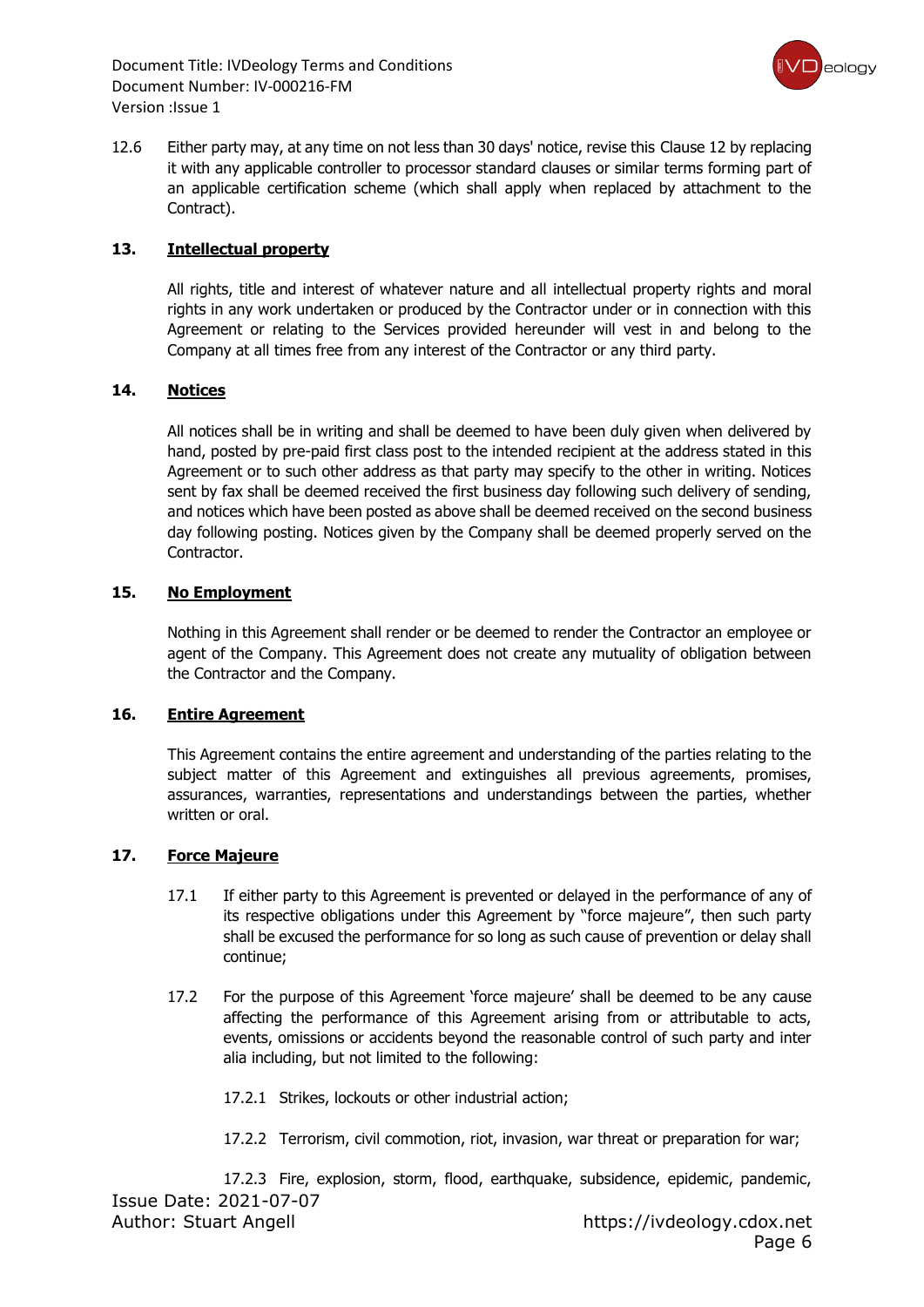

bad weather or other natural physical disaster;

- 17.2.4 Impossibility of the use of railways, shipping, aircraft, motor transport or other means of public or private transport; and
- 17.2.5 Political interference with the normal operations.

#### **17. Survival of Causes of Action**

The termination of this Agreement howsoever occurring shall not affect the rights and liabilities of the parties already accrued at such time nor affect the continuance in force of such of its provisions as are expressed as or capable of having effect after such termination.

#### **18. Severability**

If any provision of this Agreement is held invalid, illegal or unenforceable for any reason by any Court of competent jurisdiction, such provision shall be severed and the remainder of the provisions of this Agreement shall continue in full force and effect as if this Agreement had been executed with the illegal or unenforceable provision eliminated.

#### **19. Waiver**

- 19.1 Failure of any party to insist upon strict performance of any provision of this Agreement or the failure of any party to exercise any right or remedy to which he or she is entitled hereunder shall not constitute a waiver thereof and shall not cause a diminution of the obligations under this Agreement.
- 19.2 No waiver of any of the provisions of this Agreement shall be effective unless it is expressly stated to be such and signed by all the parties to this Agreement.

#### **20. Communications**

Any communication to be given pursuant to the terms of this Agreement shall be in writing and shall be delivered by hand or sent by post to the address of the addressee as set out in this Agreement or such other address (being in Great Britain) as the addressee may from time to time have notified for the purpose of this Clause.

#### **21. Law and Jurisdiction**

This Agreement is governed by the laws of England and Wales and the parties submit to the jurisdiction of the Courts of England and Wales.